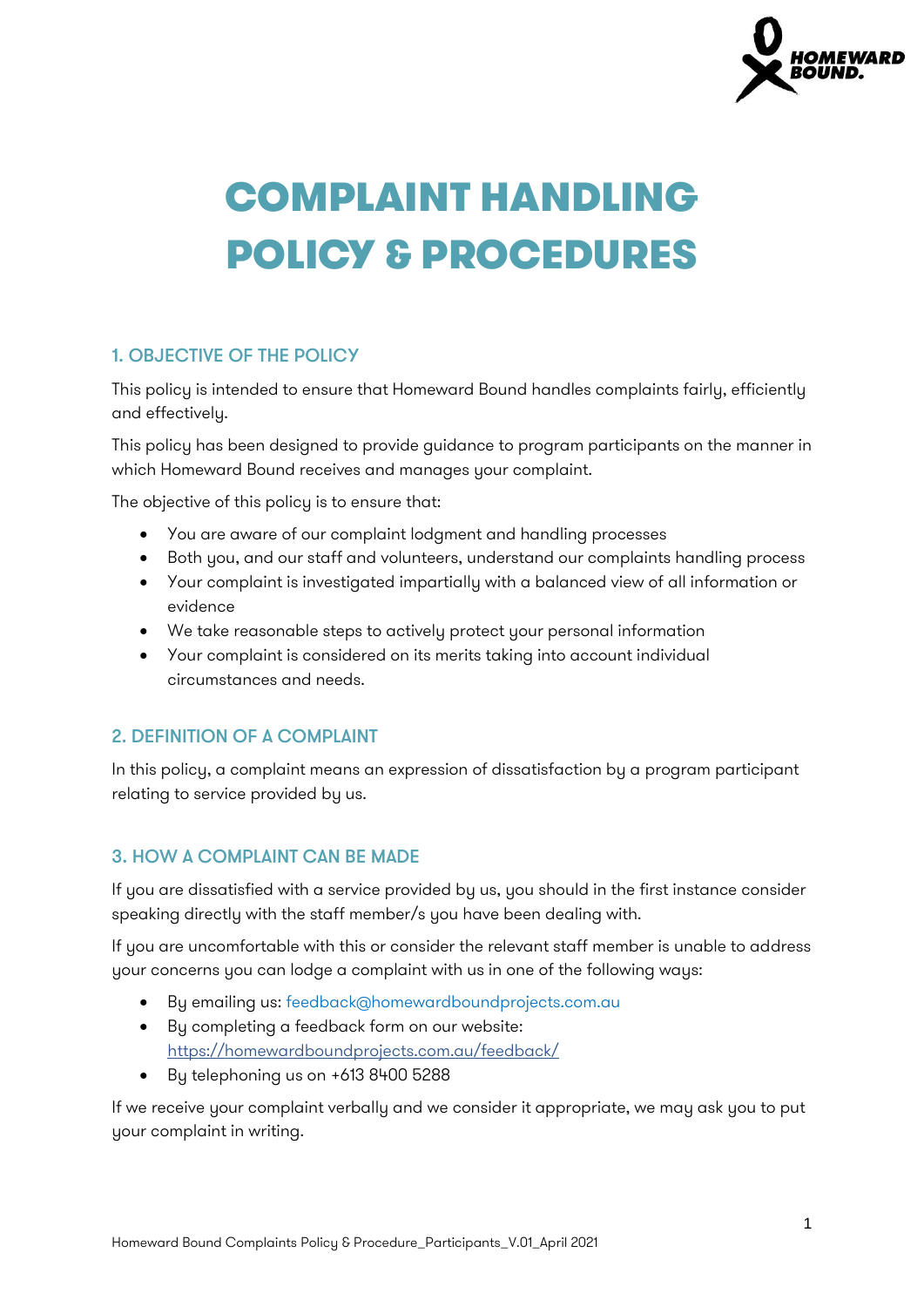

# 4. THE INFORMATION YOU WILL NEED TO TELL US

When we are investigating your complaint we will be relying on information provided by you and information we may already be holding.

We may need to contact you to clarify details or request additional information where necessary.

To help us investigate your complaint quickly and efficiently we will ask you for the following information:

- Your name and contact details
- The name of the person you have been dealing with about your program participation
- The nature of the complaint
- Details of any steps you have already taken to resolve the compliant
- Details of conversations you may have had with us that may be relevant to your complaint
- Copies of any documentation which supports your complaint.

If you prefer or need another person or organisation to assist or represent you in the making and/or resolution of your complaint, we will communicate with you through your representative if this is your wish. Anyone may represent you to make a complaint with your consent.

We accept anonymous complaints if there is a compelling reason to do so and will carry out a confidential investigation of the issues raised where there is enough information provided. You can submit an anonymous complaint via our webform (see above for the link).

## 5. THE RECORDING OF COMPLAINTS

When taking a complaint, we will record your name and contact details. We will also record all details of your complaint including the facts and the cause/s of your complaint, the outcome and any actions taken following the investigation of your complaint. We will also record all dates and times relating to actions taken to resolve the complaint and communications between us.

As part of our ongoing improvement plan, complaints will be monitored for any identifying trends by management and rectification/remedial action taken to mitigate any identified issues. If you lodge a complaint, we will record your personal information solely for the purposes of addressing your complaint.

Your personal details will actively be protected from disclosure, unless you expressly consent to its disclosure. Where a third party supplier, such as a ship operator, was involved in the service delivered to you, we may be required to speak with them to fully investigate your complaint.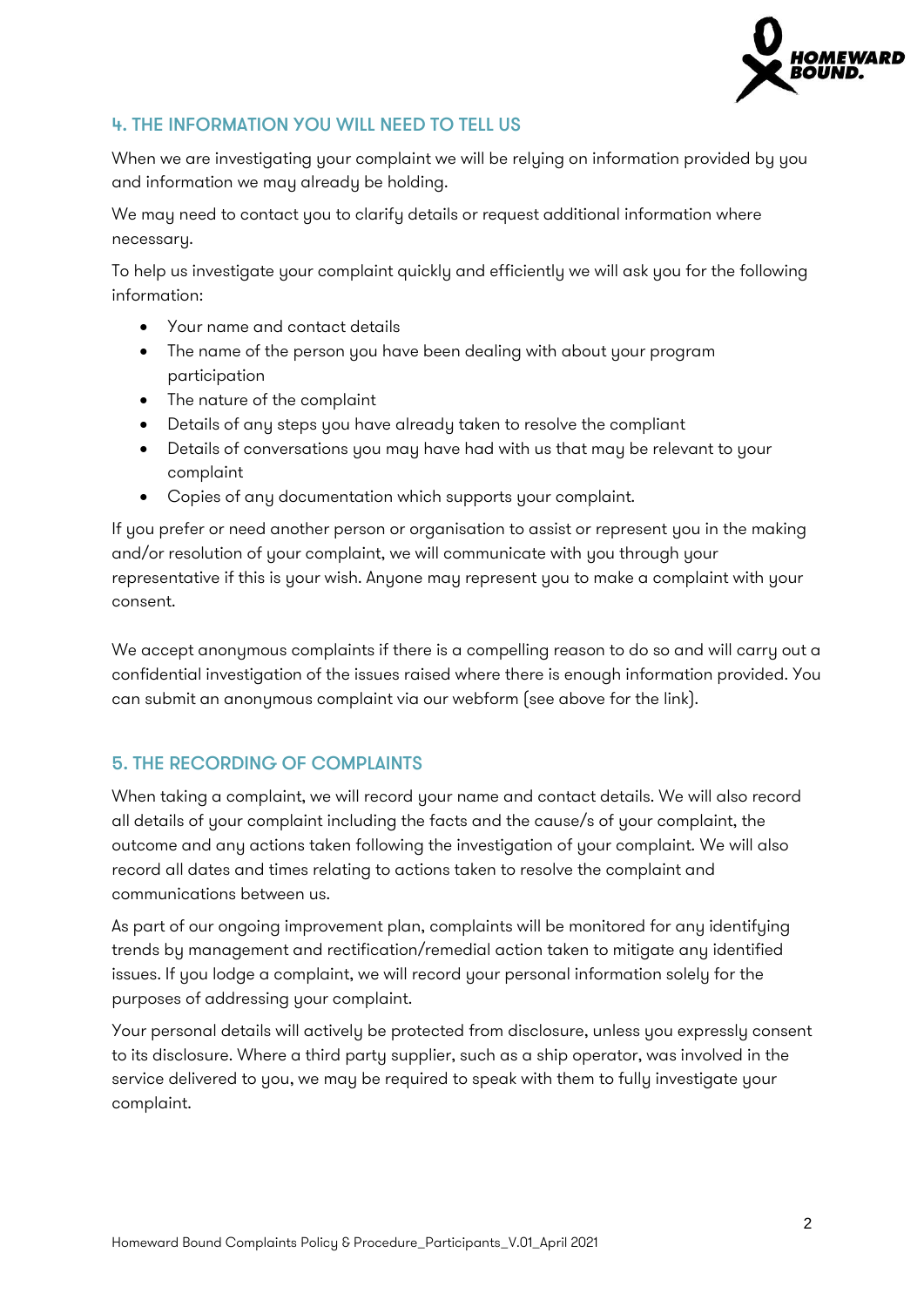

## 6. FEEDBACK TO PROGRAM PARTICIPANTS

Homeward Bound is committed to resolving your issues at the first point of contact, however, this will not be possible in all circumstances, in which case a more formal complaints process will be followed.

We will acknowledge receipt of your complaint within five (5) business days. Once your complaint has been received, we will undertake an initial review of your complaint.

There may be circumstances during the initial review or investigation of your complaint where we may need to clarify certain aspects of your complaint or request additional documentation from you. In such circumstances we will explain the purpose of seeking clarification or additional documentation and provide you with feedback on the status of your complaint at that time.

We are committed to resolving your complaint within 10 business days of acknowledging your complaint, however, this may not always be possible on every occasion. Where we have been unable to resolve your complaint within 10 business days, we will inform you of the reason for the delay and specify a date when we will be in a position to finalise your complaint.

During the initial review or investigation stage we may need to seek further clarification or documentation from you to assist us in resolving your complaint.

If we have sought clarification or additional documentation from you and we are waiting on you to provide this information, we may not be able to meet our 10 business day finalisation commitment. In such circumstances upon receipt of your clarification or additional documentation we will indicate to you when we expect to be able to finalise your complaint.

Once we have finalised your complaint, we will advise you of our findings and any action we have taken. We will do this in writing, unless it has been mutually agreed that we can provide it to you verbally.

You have the right to make enquiries about the current status of your complaint at any time by contacting us.